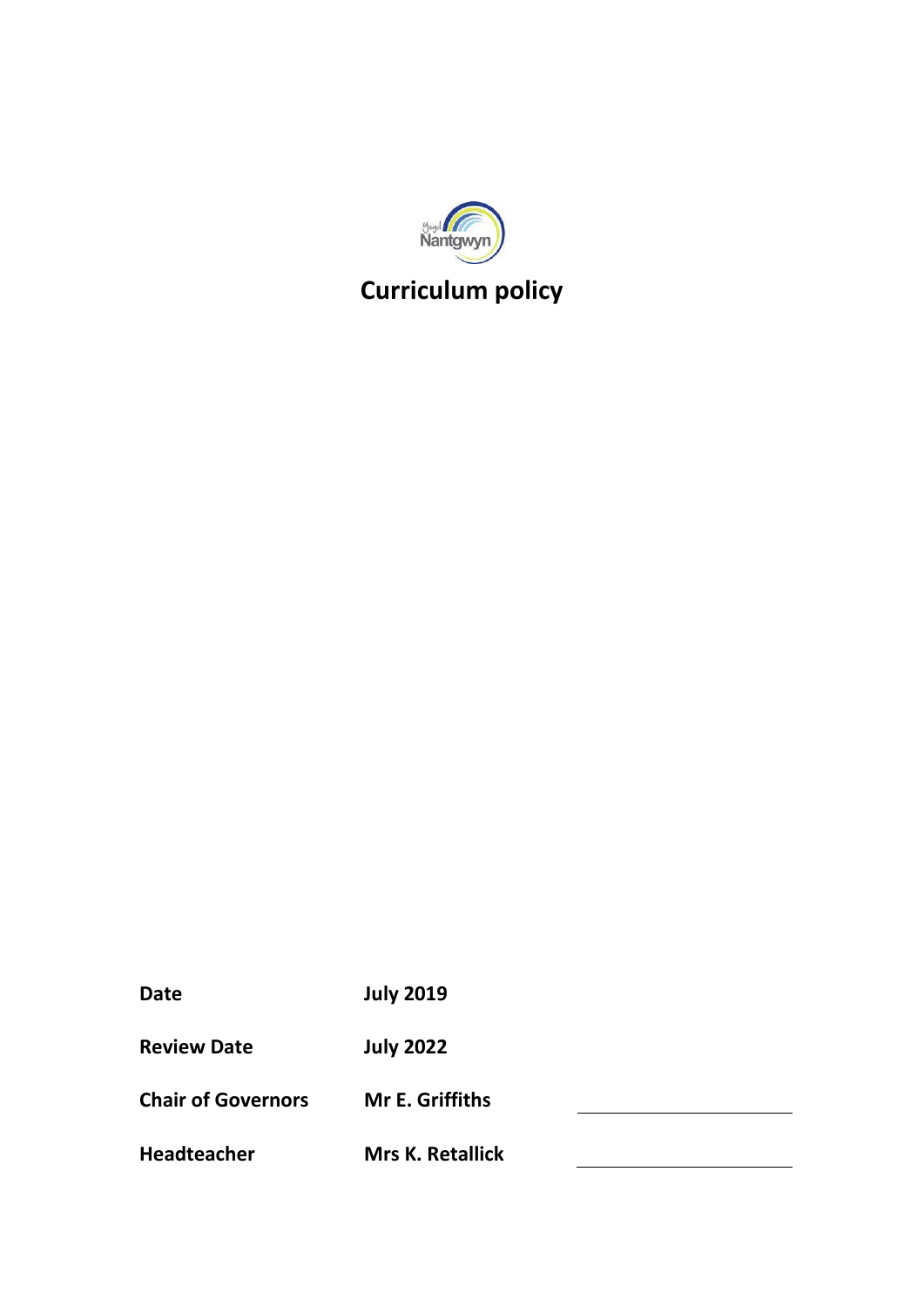## **1. Introduction**

- 1.1 This policy sets out the curriculum arrangements for Ysgol Nantgwyn. It has been agreed by the governing body and headteacher. It describes the purpose, scope and structure that will ensure that Ysgol Nantgwyn achieve the very best standards and are successful in securing future possibilities.
- 1.2 The Ysgol Nantgwyn curriculum takes into account a relatively unique position in Welsh education. The School is opening in a period following a formal review of current curriculum arrangements whereby several recommendations were made (and later accepted) to Welsh Government for the betterment of curriculum arrangements. The opening window is also prior to the publication of any future curriculum. Ysgol Nantgwyn is therefore working as a learning organisation and constructing its own curriculum based on information about the pupils and area that we serve, while looking regionally, nationally and internationally to ensure that our provision is evidence-informed. In order to do this, we will:
	- Design, develop and implement a curriculum that is suitable to the needs of the learners within the school.
	- Transition curriculum design at all levels to developing pupils against the four purposes set out in Successful Futures.
	- Create an assessment framework to ensure at least good rates of progress for all pupils consisting of a set of non-negotiables to ensure that nearly all pupils are at least in line with the chronological age by the end of each year group.
	- Co-construct the curriculum with stakeholders at the outset of design, as well as throughout, to ensure that it is interesting, integrated and individualised.
	- Develop and embed a learning organisation approach to facilitate professional learning for all staff.
	- Ensure a continual focus on developing teaching and learning so that pedagogy addresses not just knowledge but also concepts, inquiry, skills, dispositions and attitudes.
- 1.3 The Ysgol Nantgwyn curriculum adopts the four purposes as set out in Successful Futures. To support the attainment of high levels of achievement, teaching, learning and experiences at Ysgol Nantgwyn will ensure that pupils are challenged and supported to develop well against the four purposes and:
	- These will be found in short, medium and long term planning;
	- Practitioners will be continually updating both their subject knowledge and their pedagogical practice and provision will reflect these developments;
	- The curriculum will become increasingly aligned with the needs of pupils over time and this gives interim flexibility around learning needs; and,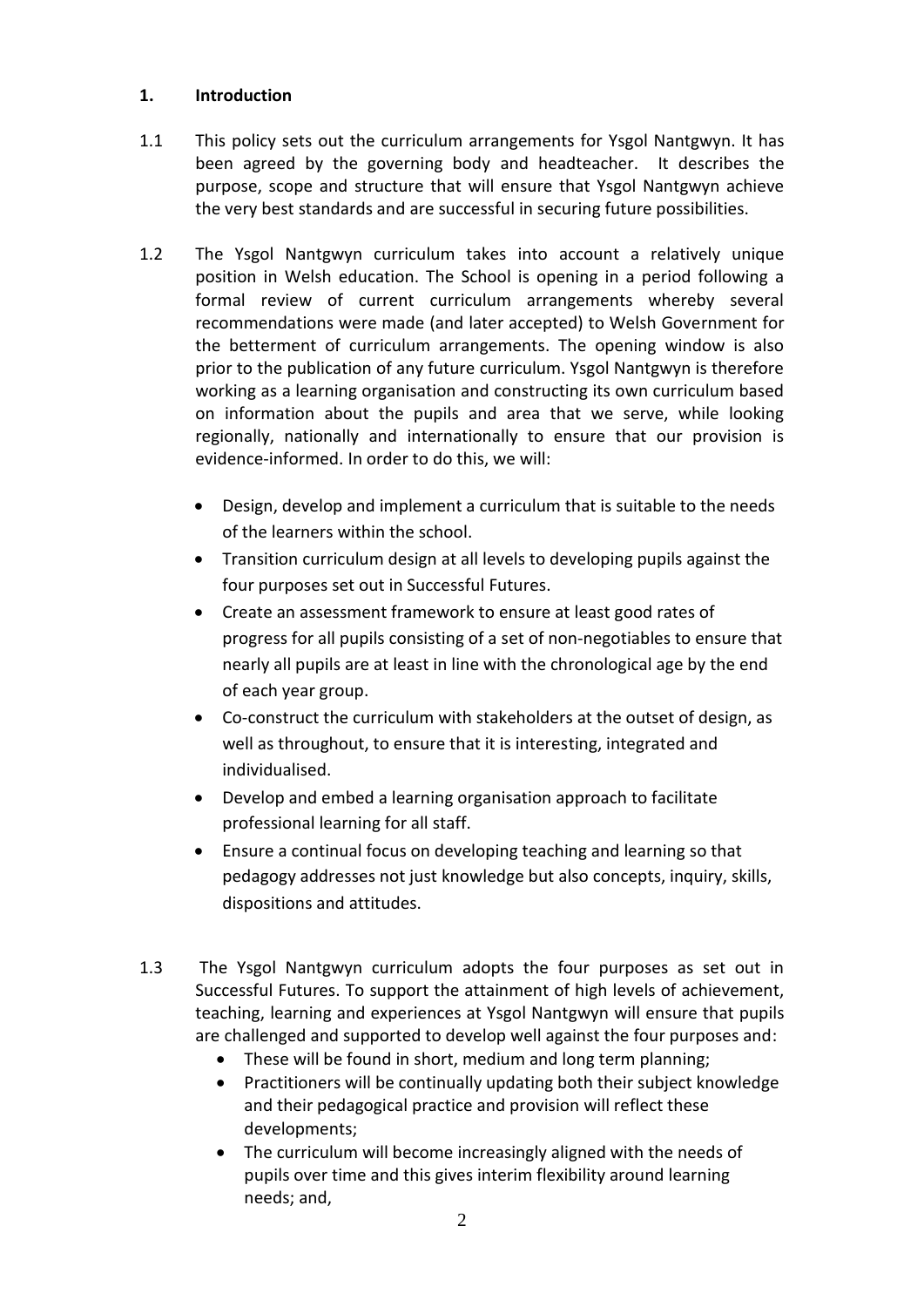All teaching, learning and experiences will have an objective and a purpose.

# **2. A curriculum for a through school**

- 2.1 Central to the creation of one through school is the determination of curriculum principles that underpin learning and support the development of Ysgol Nantgwyn pupils in all year groups. Analysis of the current national curriculum orders and assessment objectives of a range of level two qualifications shows a number of common features that are found in the detail underneath the four purposes. These are consistent strands throughout all phases and stages and across subjects and therefore all learning should be linked to these purposes and the statements that sit underneath. The Ysgol Nantgwyn curriculum will develop learners that are:
	- Ethical, informed citizens who are ready to be citizens of Wales and the world.
	- Ambitious, capable learners who are ready to learn throughout their lives.
	- Creative, enterprising contributors who are ready to play a full part in life and work.
	- Healthy, confident individuals who are ready to lead fulfilling lives as valued members of society.

In all lessons, pupils should know both the objective of the lesson and the purpose and the expectation would be that across a half term, all faculties would contribute to all of the purposes.

# **Ambitious, capable learners who are ready to learn throughout their lives.**

| A1             | Set themselves high standards and seek and enjoy challenge                                                           |
|----------------|----------------------------------------------------------------------------------------------------------------------|
| A2             | Are building up a body of knowledge and have the skills to connect and apply<br>that knowledge in different contexts |
| A3             | Are questioning and enjoying solving problems                                                                        |
| A <sub>4</sub> | Can communicate effectively in different forms and settings, using both English<br>and Welsh                         |
| A <sub>5</sub> | Can explain the ideas and concepts that they are learning about                                                      |
| A <sub>6</sub> | Can use number effectively in different contexts                                                                     |
| A7             | Understand how to interpret data and apply mathematical concepts                                                     |
| A <sub>8</sub> | Use digital technologies creatively to communicate, find and analyse<br>information                                  |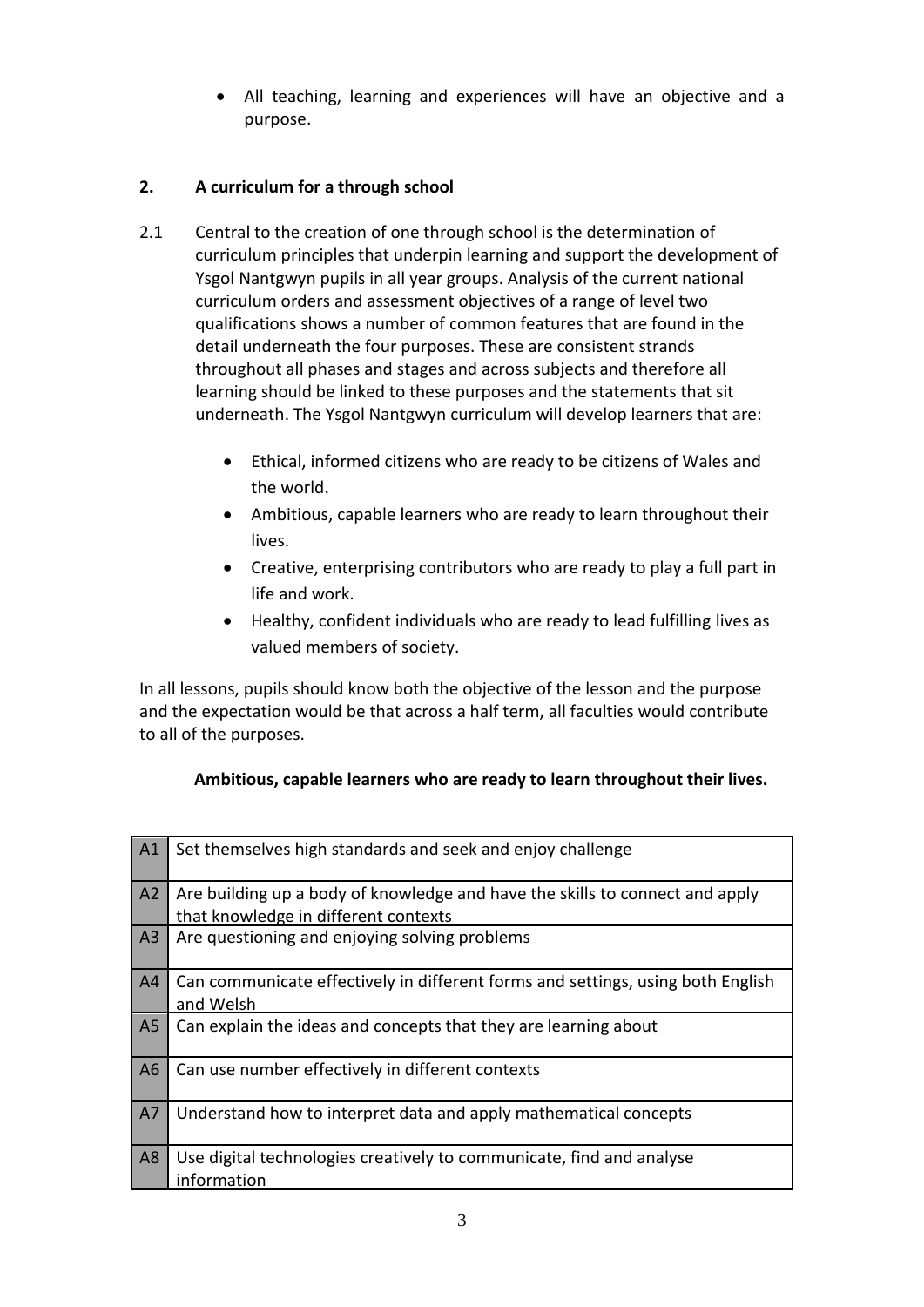**Enterprising, creative contributors who are ready to play a full part in life and work.** 

| $\overline{C1}$ | Connect and apply their knowledge and skills to create ideas and products |
|-----------------|---------------------------------------------------------------------------|
| C <sub>2</sub>  | Think creatively to reframe and solve problems                            |
| C <sub>3</sub>  | Identify and grasp opportunities                                          |
| C <sub>4</sub>  | Take measured risks                                                       |
| C <sub>5</sub>  | Lead and play different roles in teams effectively and responsibly        |
| C6              | Express ideas and emotions through different media                        |
| C <sub>7</sub>  | Give of their energy and skills so that other people will benefit         |

# **Ethical, informed citizens who are ready to be citizens of Wales and the world.**

| E <sub>1</sub> | Find, evaluate and use evidence in forming views                                                |
|----------------|-------------------------------------------------------------------------------------------------|
| E2             | Engage with contemporary issues based on their knowledge and values                             |
| E <sub>3</sub> | Understand and exercise their human and democratic responsibilities and<br>rights               |
| <b>E4</b>      | Understand and consider the impact of their actions when making choices and<br>acting           |
| E <sub>5</sub> | Are knowledgeable about their culture, community, society and the world,<br>now and in the past |
| <b>E6</b>      | Respect the needs and rights of others, as a member of a diverse society                        |
| E7             | Show their commitment to the sustainability of the planet                                       |

Healthy, confident individuals who are ready to lead fulfilling lives as valued members of society.

| H1 | Have secure values and are establishing their spiritual and ethical beliefs |
|----|-----------------------------------------------------------------------------|
|    |                                                                             |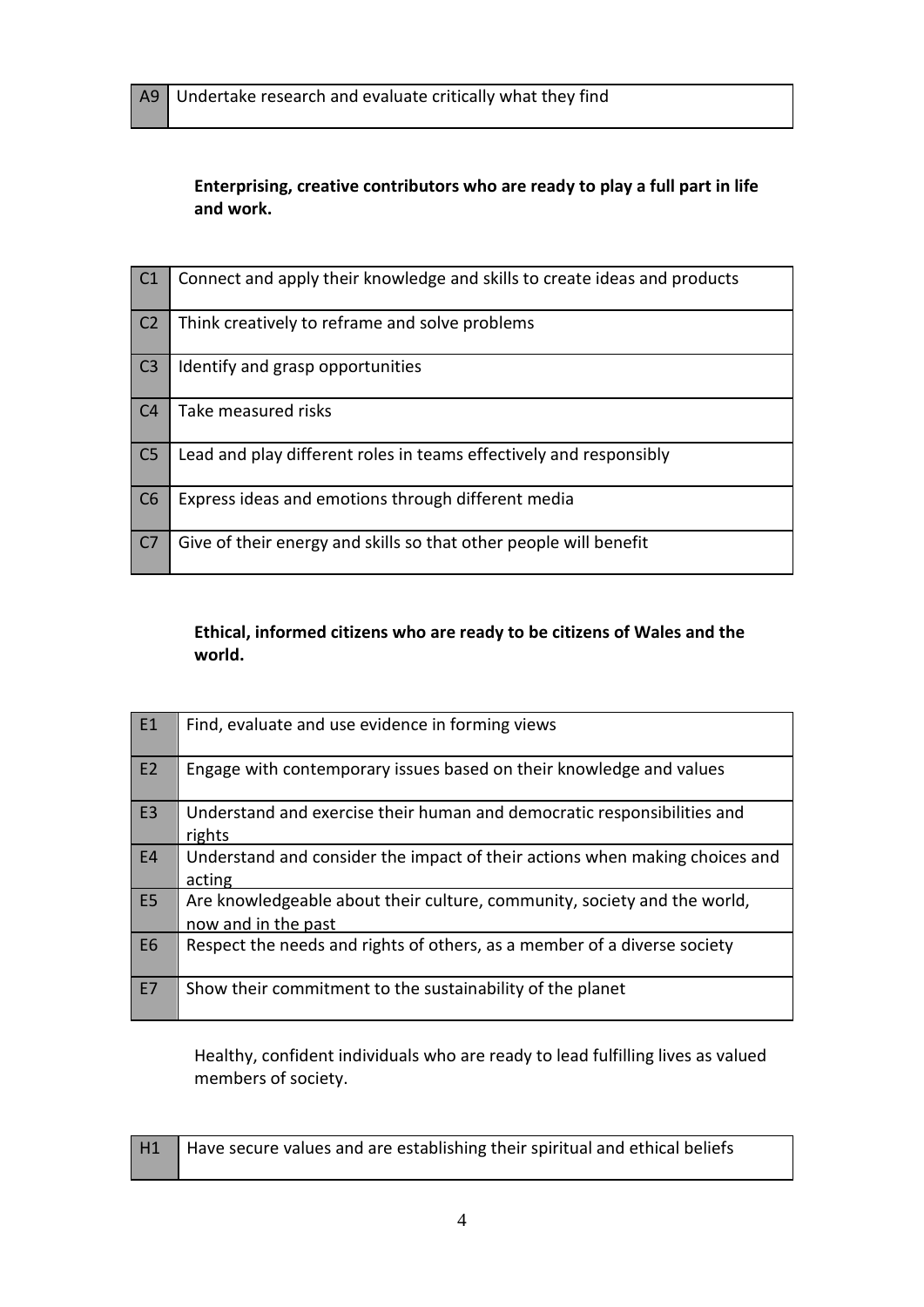| H <sub>2</sub> | Are building their mental and emotional well being by developing confidence,<br>resilience and empathy      |
|----------------|-------------------------------------------------------------------------------------------------------------|
| H <sub>3</sub> | Apply knowledge about the impact of diet and exercise on physical and metnal<br>health in their daily lives |
| H4             | Know how to find the information and support to keep safe and well                                          |
| H <sub>5</sub> | To take part in physical activity                                                                           |
| H <sub>6</sub> | Take measured decisions about lifestyle and manage risk                                                     |
| H7             | Have the confidence to participate in performance                                                           |
| H <sub>8</sub> | Form positive relationships based on trust and mutual respect                                               |
| H <sub>9</sub> | Face and overcome challenge                                                                                 |
| H10            | Have the skills and knowledge to manage everyday life as independently as<br>they can                       |

# **3. Scope of the curriculum**

3.1 The current curriculum stipulates delivery of thirteen subjects at primary level and twelve subjects into key stage three. With the move towards a purpose driven curriculum, the scope of the provision can be considered broader. Many subject disciplines are currently not a feature in school's schemes of learning because they do not progress pupils towards attainment of subject specific criteria. The following should be considered as a widened scope for faculty areas but by no means exhaustive.

| <b>Ysgol Nantgwyn</b> | <b>Curriculum areas</b>                                                                                                  |
|-----------------------|--------------------------------------------------------------------------------------------------------------------------|
| <b>Communication</b>  | English, Welsh, modern foreign languages, literacy, speaking.                                                            |
| and life              | Physical education, personal and social education, Welsh                                                                 |
|                       | Baccalaureate, health and social care, wellbeing.                                                                        |
| Culture               | Geography, history, religious studies, business studies, law,<br>psychology, sociology, philosophy, citizenship, geology |
|                       | Art, music, drama, performing arts                                                                                       |
| <b>Discovery</b>      | Mathematics, numeracy, financial literacy, economics.                                                                    |
|                       | Science, design technology, computer science, information<br>technology, geology, archaeology                            |

#### **4. Organisation of the curriculum**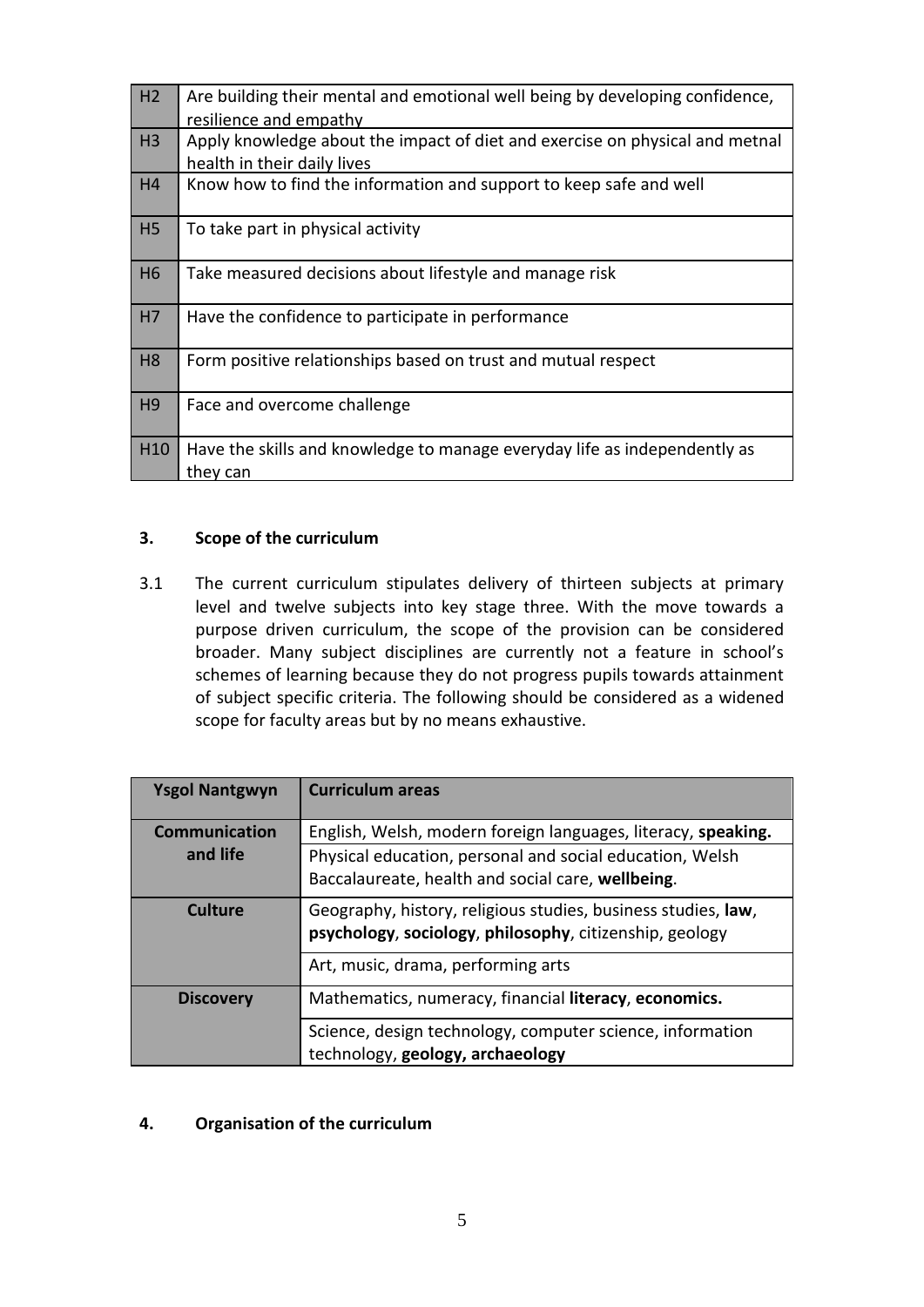4.1 Ysgol Nantgwyn is organized into lower, middle and upper schools to enable the feeling of smaller communities while promoting the through school ethos.

## **Lower and middle school**

In **Lower School** (Nursery to year 3), pupils will follow the Canu Dysgu curriculum which will align with Foundation Phase guidance and taken into account the schools within Ysgol Nantgwyn.

In **Middle School** (Year 4 to year 8), pupils will follow a Caru Dysgu curriculum and increasing proportions of:

| <b>Ysgol Nantgwyn faculty</b>   | <b>Subject disciplines</b>                          |  |  |  |
|---------------------------------|-----------------------------------------------------|--|--|--|
| <b>English and literacy</b>     | English, Welsh, modern foreign languages, literacy, |  |  |  |
|                                 | speaking.                                           |  |  |  |
| Life                            | Physical education, personal and social education,  |  |  |  |
|                                 | Welsh Baccalaureate, health and social care,        |  |  |  |
|                                 | wellbeing. Geography, history, religious studies,   |  |  |  |
|                                 | business studies, law, psychology, sociology,       |  |  |  |
|                                 | philosophy, citizenship.                            |  |  |  |
| <b>Expressive arts</b>          | Art, music, drama, performing arts                  |  |  |  |
| <b>Mathematics and numeracy</b> | Mathematics, numeracy, financial literacy,          |  |  |  |
|                                 | economics.                                          |  |  |  |
| <b>Science and technology</b>   | Science, design technology, computer science,       |  |  |  |
|                                 | information technology, digital competence.         |  |  |  |
| Languages                       | Welsh, Spanish, French, Mandarin, Portugese         |  |  |  |
|                                 |                                                     |  |  |  |

**NB.** Subjects identified in bold are not in the current national curriculum.

|                                 | Year 4 | Year 5         | Year <sub>6</sub> | Year 7 | Year 8 |
|---------------------------------|--------|----------------|-------------------|--------|--------|
| <b>Learning</b>                 |        |                |                   |        |        |
| Caru dysgu                      | 37     | 35             | 28                | 18     |        |
| Life                            | 5      | 6              | 6                 | 6      |        |
| <b>English and literacy</b>     |        |                |                   |        |        |
| <b>Mathematics and numeracy</b> | 6      | 6              | 6                 | 6      |        |
| Languages                       | ົ      | 3              | 6                 | 10     | 10     |
| Science and technology          | ∩      | $\mathfrak{p}$ | 6                 | 12     | 12     |
| <b>Expressive arts</b>          | 0      | 0              | Ω                 |        |        |
| Learn                           |        |                |                   |        |        |

# 4.2 **Canu and Caru Dysgu**

Within Canu and Caru Dysgu, learning will be organised into topics or themes. There will be six of these across a full academic year. Every year group will explore two through school themes which will progress across the school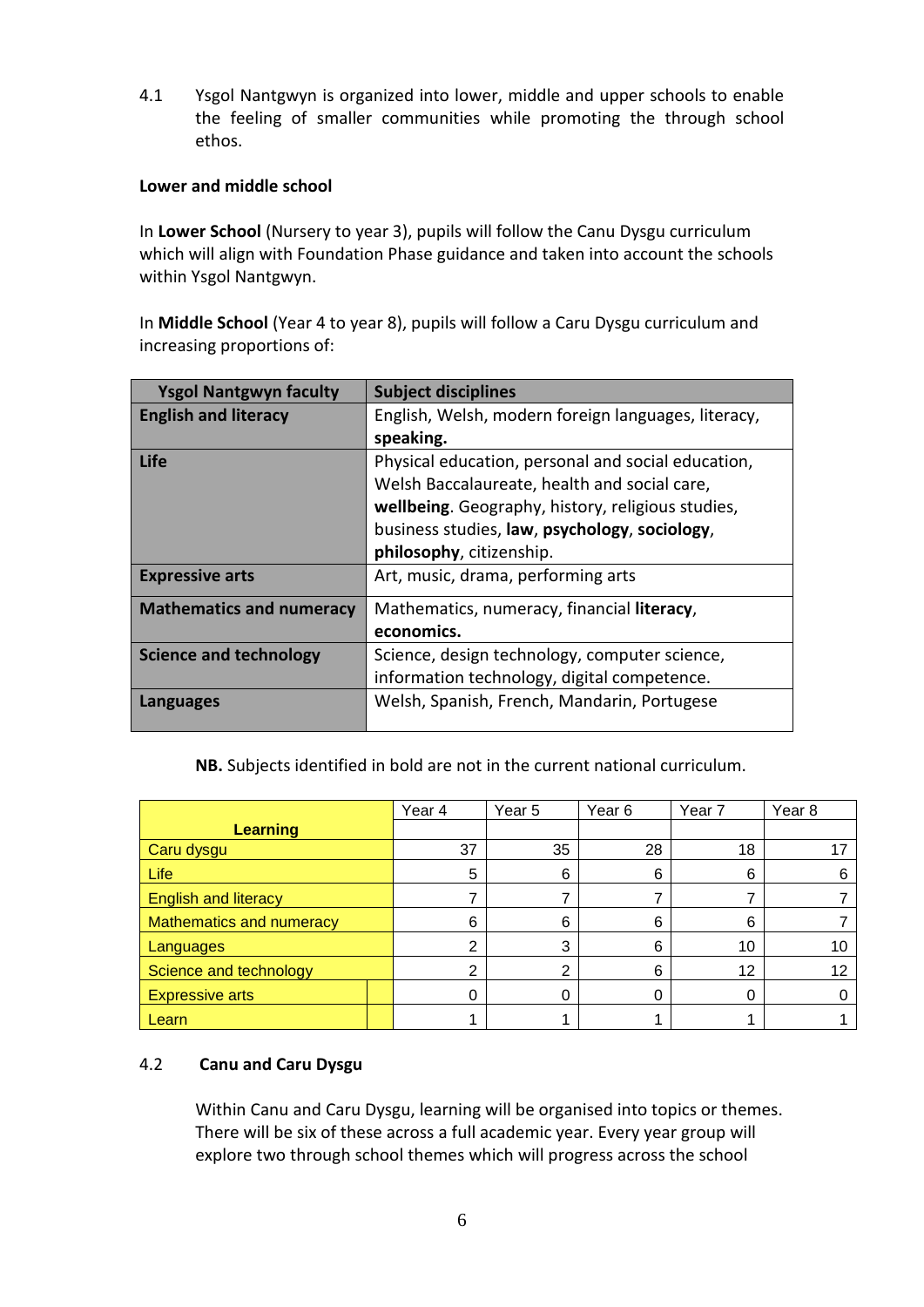experience: me and us. Heads of school, working alongside classroom teachers, will determine a further three themes for each year group. Themes will be organised around a central statement and questions posed by both teachers and pupils and learning will follow lines of enquiry.

The final themes of the year will be determined by the school council/parliament and pupils will be able to 'opt' into the theme that they pursue for the remaining weeks of the school year. In doing so, it will allow greater ownership of the curriculum and their own learning by pupils as well as opportunities to mix with other pupils.

|                         | <b>Nursery</b> | <b>Reception</b> | Year 1 | Year 2 | Year <sub>3</sub> | Year 4 | Year 5 | Year <sub>6</sub> | Year <sub>7</sub> | Year 8 |
|-------------------------|----------------|------------------|--------|--------|-------------------|--------|--------|-------------------|-------------------|--------|
| 1                       | Me             | Me               | Me     | Me     | Me                | Me     | Me     | Me                | Me                | Me     |
| $\overline{2}$          | Us             | Us               | Us     | Us     | Us                | Us     | Us     | Us                | Us                | Us     |
| $\overline{\mathbf{3}}$ | Theme          | Theme 3          | Theme  | Theme  | Theme             | Theme  | Theme  | Theme             | Theme             | Theme  |
|                         | 3              |                  | 3      | 3      | 3                 | 3      | 3      | 3                 | 3                 | 3      |
| $\overline{4}$          | Theme          | Theme 4          | Theme  | Theme  | Theme             | Theme  | Theme  | Theme             | Theme             | Theme  |
|                         | 4              |                  | 4      | 4      | 4                 | 4      | 4      | 4                 | 4                 | 4      |
| 5                       | Theme          | Theme 5          | Theme  | Theme  | Theme             | Theme  | Theme  | Theme             | Theme             | Theme  |
|                         | 5              |                  | 5.     | 5      | 5.                | 5      | 5      | 5                 | 5                 | 5      |
| $6\phantom{1}6$         | Pupil          | Pupil            | Pupil  | Pupil  | Pupil             | Pupil  | Pupil  | Pupil             | Pupil             | Pupil  |
|                         | theme          | theme            | theme  | theme  | theme             | theme  | theme  | theme             | theme             | theme  |

These are as follows:

All faculties will all contribute to planning the Canu Dysgu and Cary Dysgu provision. While these schools consist of separate faculties, it is the expectation over time that planning and teaching will exemplify increasing connections between the faculty disciplines so that the learning experience exemplifies a more coherent and holistic approach. Middle school children will experience languages and technology as integrated areas from the outset. Each head of faculty will be responsible for the learning of their area from nursery through to year 11. Heads of schools will be responsible for overseeing the curriculum provision within their school and ensuring that planning support year on year progress.

# **4.3 Separate literacy and numeracy provision in Caru Dysgu**

All pupils will have discrete lessons of English and literacy and mathematics and numeracy as well as opportunities through their Caru Dysgu, Canu Dysgu and other lessons to develop skills. It is expected that in these lessons, all pupils will have a variety of experiences that include:

| Session type<br>Who?<br><b>Outcome</b><br><b>Frequency</b> |
|------------------------------------------------------------|
|------------------------------------------------------------|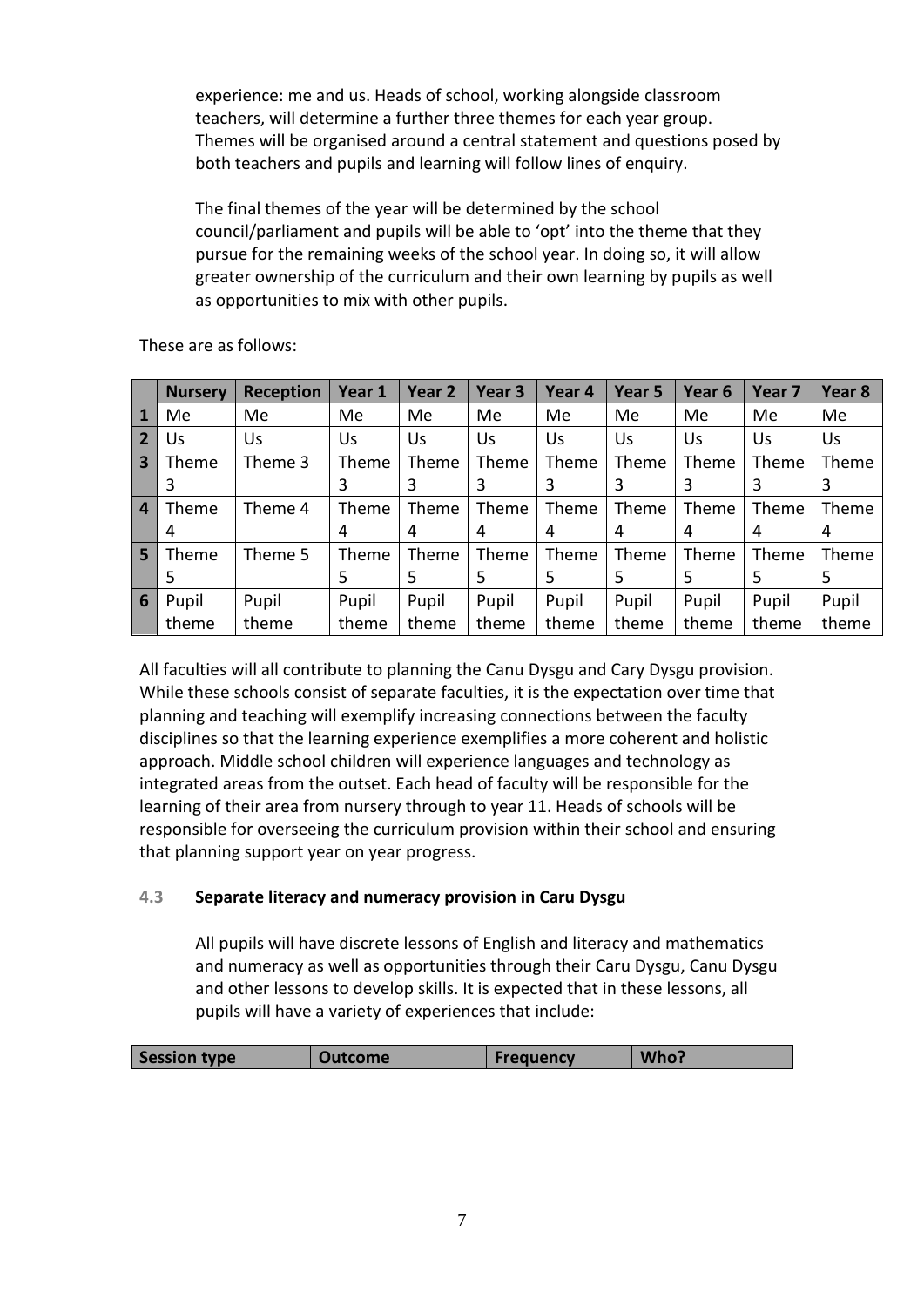| Differentiated whole<br>class teaching (45<br>minutes)                                                                                                                                   | Achievement of year<br>group non-<br>negotiables                                                                                                                               | As per allocation                                                                                                                                                                                                                                                                                                        | Canu/Caru dysgu<br>teacher OR<br>mathematics and<br>numeracy,<br>language, literacy<br>and<br>communication<br>teacher |
|------------------------------------------------------------------------------------------------------------------------------------------------------------------------------------------|--------------------------------------------------------------------------------------------------------------------------------------------------------------------------------|--------------------------------------------------------------------------------------------------------------------------------------------------------------------------------------------------------------------------------------------------------------------------------------------------------------------------|------------------------------------------------------------------------------------------------------------------------|
| Within canu/caru<br>dysgu teaching                                                                                                                                                       | Further<br>contextualisation of<br>lit/num skills.<br>Utilising and<br>developing literacy<br>and numeracy skills<br>to foster pupil<br>progress against the<br>four purposes. | As per medium<br>term planning<br>affords                                                                                                                                                                                                                                                                                | Canu/caru Dysgu<br>teacher                                                                                             |
| Individual and small<br>group teaching both<br>within and outside<br>classes (guided<br>learning).<br>And this built into a<br>timetabled session<br>for individual<br>prep/target work. | Achievement of<br>more specific targets<br>where gaps are<br>limiting progress                                                                                                 | Allocation to<br>learning coaches<br>timetable. On an<br>as needs basis -<br>examples would<br>include<br>following<br>absence, groups<br>created on the<br>basis of the raw<br>scores and<br>diagnostic from<br>the NNTs and<br>NRTs and<br>children who are<br>not achieving<br>their reading<br>frequency<br>targets. | Learning coaches<br>and teachers                                                                                       |
| Vertical grouping<br>based on individual<br>targets<br>Vertical grouping<br>across two or more<br>year groups but<br>usually within a<br>school                                          | Achievement of<br>more specific targets<br>and development in<br>a particular area.<br>Focused opportunity<br>to stretch and<br>support.                                       | To be decided<br>with heads of<br>faculties<br>Possibility of 6 x<br>50 minute<br>timetable<br>allowing a<br>session if<br>necessary                                                                                                                                                                                     | Canu/Caru Dysgu<br>teacher OR<br>mathematics<br>teacher                                                                |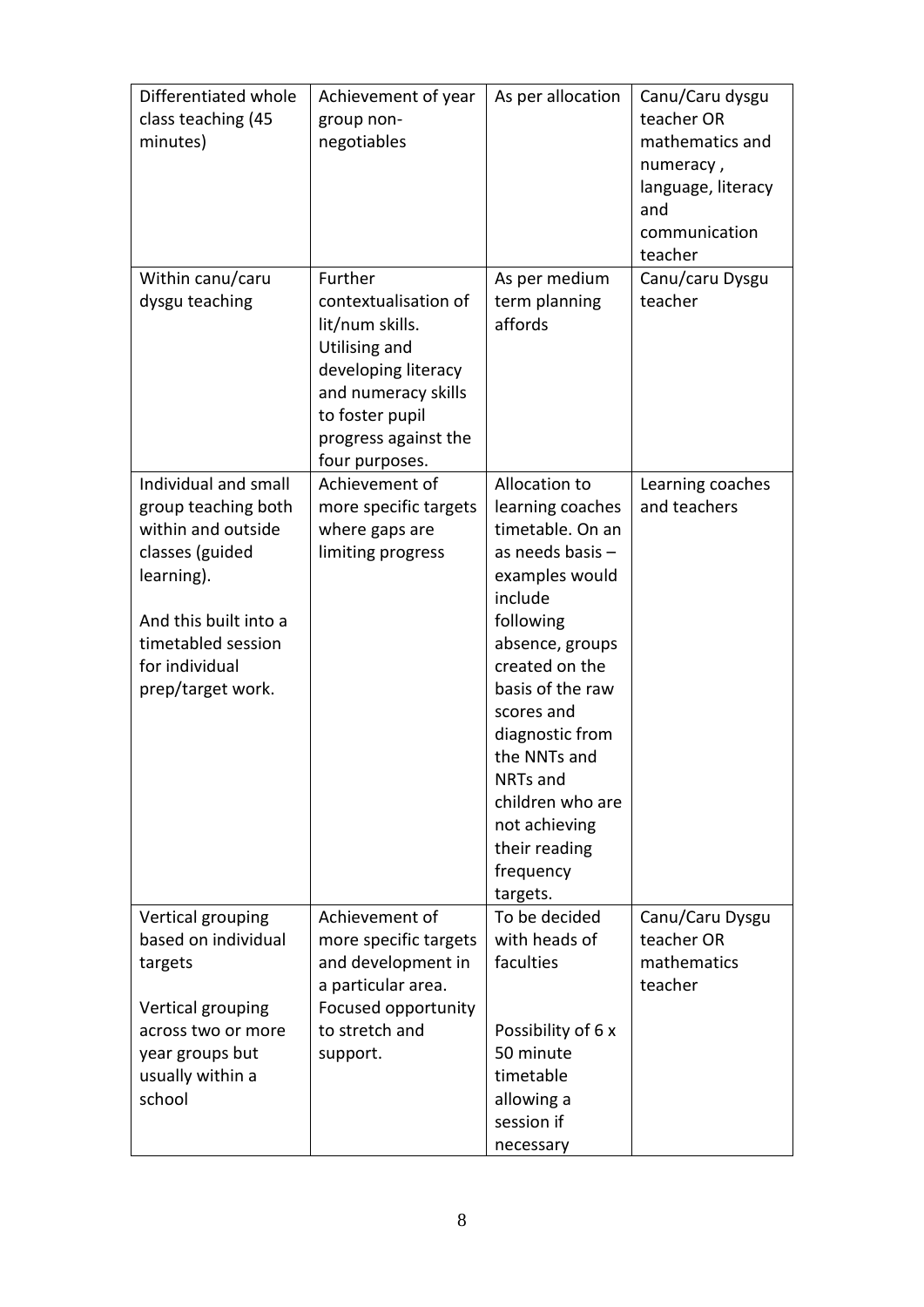| Independent target<br>work     | Individual pupils<br>improve their own<br>learning and<br>performance                                              | Once a week (in<br>vertical coaching<br>groups)<br>Possibility of 6 x<br>50 minute<br>timetable<br>allowing a<br>session                                                                      | Form time coaches                                                                           |
|--------------------------------|--------------------------------------------------------------------------------------------------------------------|-----------------------------------------------------------------------------------------------------------------------------------------------------------------------------------------------|---------------------------------------------------------------------------------------------|
| <b>Enrichment sessions</b>     | Development of<br>skills through<br>immersion in a<br>context                                                      | Once a half term<br>or once a term<br>To be decided<br>with heads of<br>schools and<br>faculties                                                                                              | Mathematics or<br>English teacher                                                           |
| Individual<br>preparation work | Independent work<br>or facilitated group<br>work to prepare for<br>an upcoming literacy<br>and numeracy<br>session | Once a week<br>from year 2<br>onwards<br>Possibly in<br>vertical coaching<br>groups or during<br>Caru/Canu<br>Dysgu?<br>Possibility of 6 x<br>50 minute<br>timetable<br>allowing a<br>session | Canu/Caru Dysgu<br>teacher<br><b>Tasks determined</b><br>by<br>Literacy/Numeracy<br>teacher |

# 4.4 **Immersion days**

These days will be led across the school by faculties with increasing collaboration across the school or heads of schools or a mixture of all from year 3 onwards. As such, they will support the transition of pupils from lower school to middle school but also support enrichment of the curriculum provision, facilitate staff working together across phases and stages.

Immersion days run for one or two days each half term or each term. The normal school timetable will be suspended. This also facilitates immersion days around examination points for upper school students or larger chunks of time spent on project work or controlled assessments.

# **5. Upper school**

In Upper School (Years 9 to year 11), pupils will study a core curriculum and opt for subjects.

| Core curriculum subjects | <b>Optional subjects</b> |
|--------------------------|--------------------------|
| English language         | Media studies            |
| English literature       | History                  |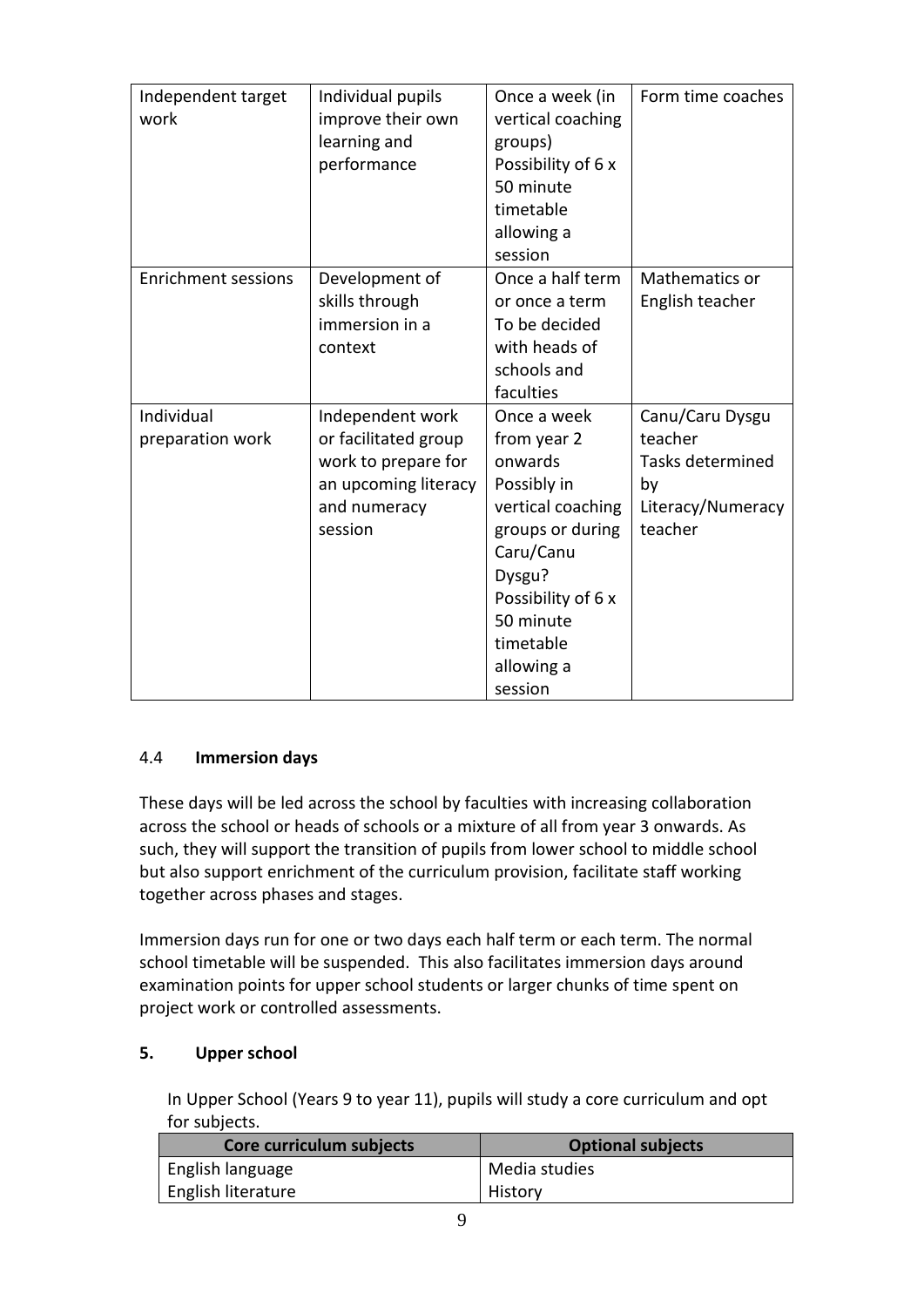| <b>Mathematics</b>         | <b>Humanities</b>        |
|----------------------------|--------------------------|
| Mathematics-Numeracy       | Think                    |
| Double science             | Information technology   |
| Welsh                      | <b>Business studies</b>  |
| <b>Physical Education</b>  | Health and social care   |
| <b>Religious Education</b> | Physical education       |
| Skills based qualification | Sport                    |
| Learn                      | <b>Music</b>             |
|                            | Performing arts          |
|                            | Art                      |
|                            | Modern foreign languages |
|                            | Design technology        |
|                            | Be                       |

Year 9 will have core subjects and a carousel of individual subject options. They will make their option choices and start their GCSE courses in the summer term.

| Year 9            | Core curriculum | <b>Carousel</b>         |
|-------------------|-----------------|-------------------------|
| Block 1 (8 weeks) | 36 lessons      | 24 lessons across three |
|                   |                 | optional subjects       |
| Block 2 (8 weeks) | 36 lessons      | 24 lessons across three |
|                   |                 | optional subjects       |
| Block 3 (8 weeks) | 36 lessons      | 24 lessons across three |
|                   |                 | optional subjects       |
| Block 4 (8 weeks) | 36 lessons      | 24 lessons across three |
|                   |                 | chosen four options     |

**Years 10 and 11** will follow a core curriculum and their chosen optional subjects.

| Core curriculum       | <b>Options</b>                           |
|-----------------------|------------------------------------------|
| 36 lessons            | 24 lessons across four optional subjects |
| Put list in here when |                                          |
| confirmed             |                                          |

# **6. The school day (to be confirmed)**

|              | Lower      |          | <b>Middle</b> |          | <b>Upper</b> |          |
|--------------|------------|----------|---------------|----------|--------------|----------|
| Open drop    | 08:40      | 08:55    |               |          |              |          |
| Registration |            |          | 08:40         | 08:55    | 08:40        | 08:55    |
| Session 1    |            |          | 08:55:00      | 09:45:00 | 08:55:00     | 09:45:00 |
| Session 2    |            |          | 09:45:00      | 10:35:00 | 09:45:00     | 10:35:00 |
| Break 1      | 10:30:00** | 11:00:00 | 10:35         | 10:55    | 10:35        | 10:55    |
| Session 3    |            |          | 10:55:00      | 11:45:00 | 10:55:00     | 11:45:00 |
| Session 4    |            |          | 11:45:00      | 12:35:00 | 11:45:00     | 12:35:00 |
| Lunch        | $11:45*$   |          | 12:35:00      | 13:25:00 | 12:35:00     | 13:25:00 |
| Session 5    |            |          | 13:25:00      | 14:15:00 | 13:25:00     | 14:15:00 |
| Break 2      |            |          | 14:05         | 14:15    |              |          |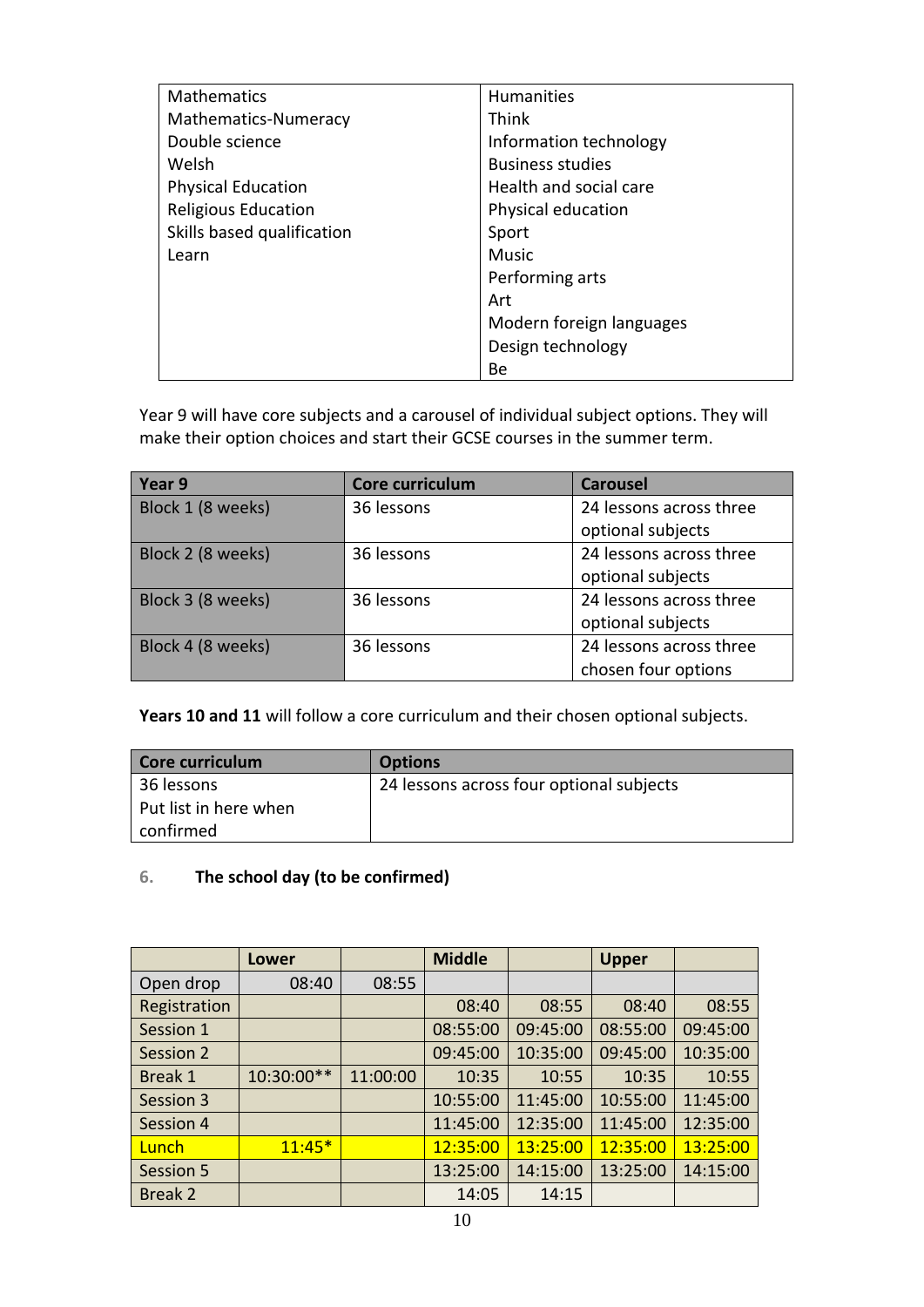| Session 6 | 15:10:00   14:15:00   15:05:00   14:15:00   15:05:00 |  |  |  |  |
|-----------|------------------------------------------------------|--|--|--|--|
|-----------|------------------------------------------------------|--|--|--|--|

\*Staggered lunchtimes across lower school

\*\*Includes collective workshop and milk

Timetable to be implemented for registration so that each class has:

• Collective worship/assembly time

#### **7. Communication of the curriculum – consult with HoFs. HoSs**

#### **Staff meetings**

Overview of curriculum plan shared with some consultation questions. Expressions of interest for curriculum development group. Audit around needs etc.

Outcomes of any changes/updates on curriculum plan and staff audits. Consultation on development needs and professional learning formats going forward.

Outputs from curriculum development group and next steps for all members of staff. Structure for PL, line management, processes and expectations. Individual meetings with heads of school and heads of faculty. Head of faculty forum established.

#### **Heads of schools**

Vision, aims, success measures, processes and procedures and contribution to overall plan through area of responsibility. Establishment of milestones and calendared items. Individual PL needs.

#### **Heads of faculty**

Vision, aims, success measures, processes and procedures and contribution to overall plan through area of responsibility. Developing their area.

#### **Pupils**

Outputs of curriculum development group and opportunity to consult and contribute to overall curriculum plan, determination of themes etc.

#### **Parents**

Consultation through parental engagement sessions. Participation in curriculum development group.

Ongoing communication through class newsletter each half term detailing learning and other key information for all year groups. Also available on the website. Establishment of digital network for each class to engage with parents. Expectations to be set around individual class teacher communication with parents.

#### **8. Monitoring**

#### **Of pupil progress:**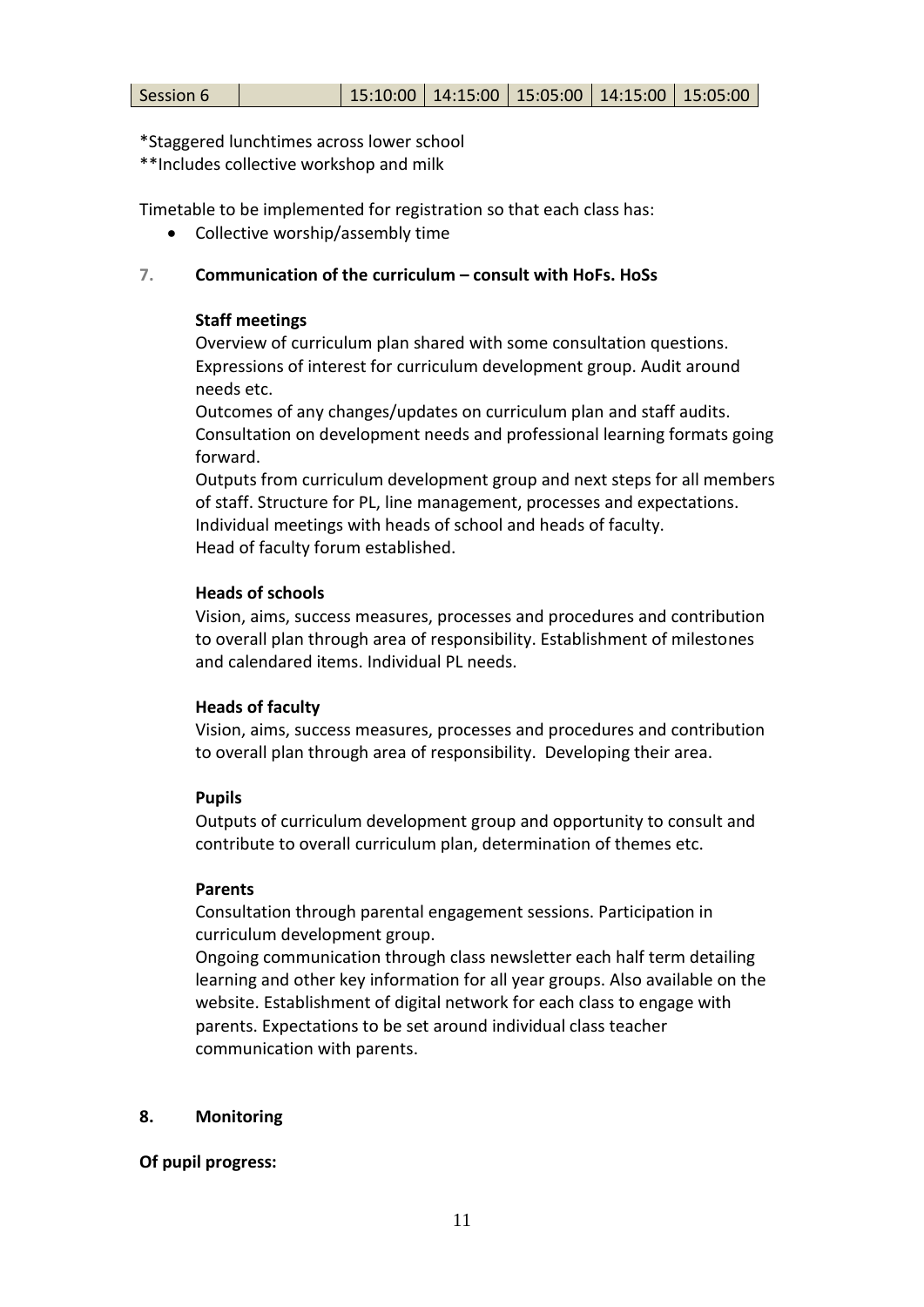- Assessments, both summative and formative in literacy and numeracy drawing from a range of information including standardised tests
- Assessment against the non negotiables defined by faculties
- CATs
- The use of individual learning journeys/portfolios
- Subject specific assessments from task outcomes within themes
- Calendared moderation and standardisation groups
- Calendared faculty time to look at standards and progress across the school
- Calendared progress interviews
- Calendared RAP meetings

# **Of curriculum provision:**

Quality framework: stakeholder voice, quality of provision